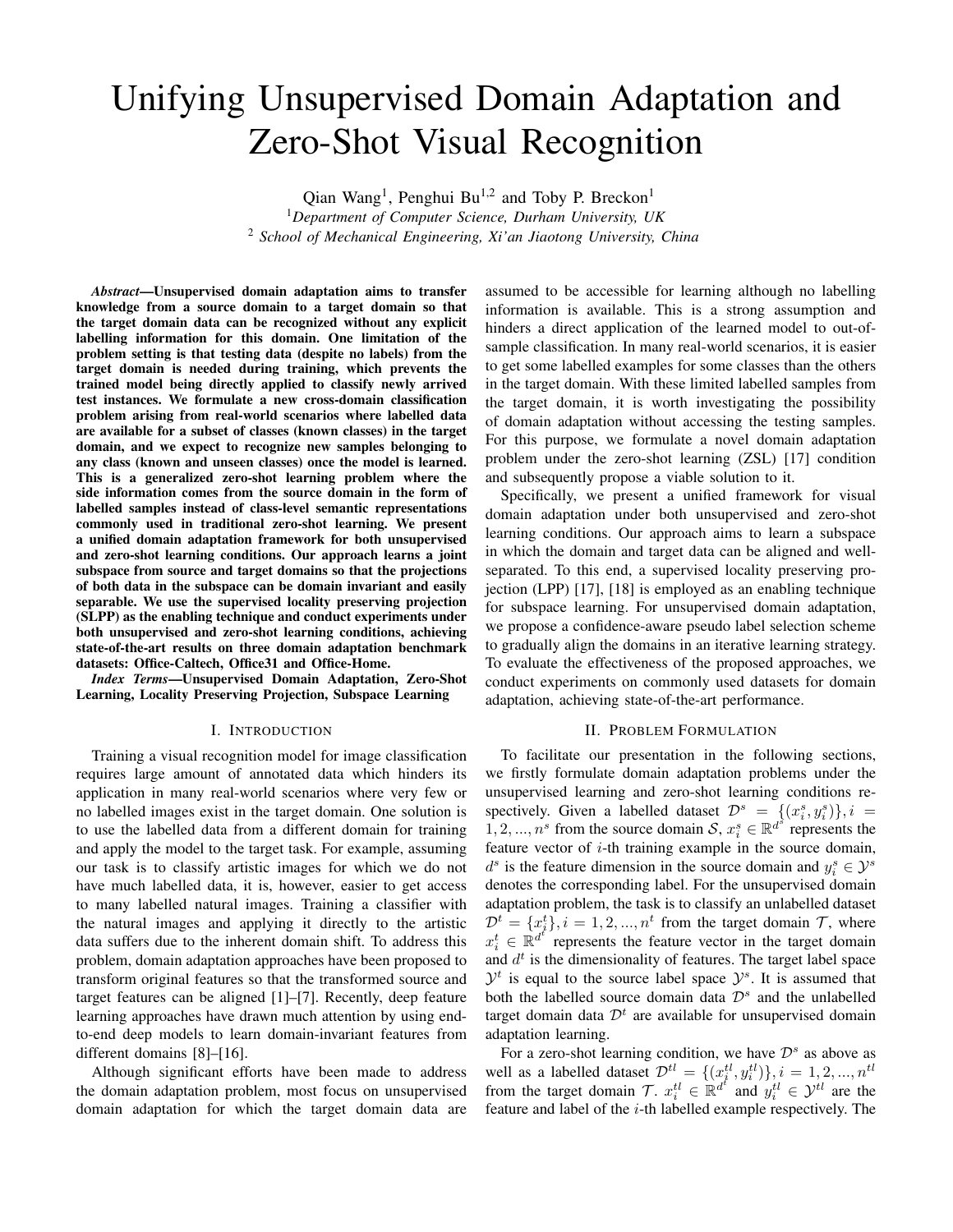

Fig. 1. The proposed framework of domain adaptation for unsupervised (upper) and zero-shot learning (bottom).

Blue and Red markers represent data from source and target domains respectively. The Black markers represent learned class-level representations. The shapes of "triangle", "diamond" and "square" denote three different classes whilst the shape of "circle" represent unlabelled samples. Filled and hollow markers represent ground truth labelling and predictions respectively. The main difference between unsupervised and zero-shot learning conditions is the access of target data for training.

task is to classify any given new instance  $x^t$  from the target domain by learning an inference model  $y = f(x^t) \in \mathcal{Y}^t$ . It is noteworthy that  $\mathcal{Y}^{tl} \subset \mathcal{Y}^{t} = \mathcal{Y}^{s}$ , that is, only a subset of the target labels have labelled training examples available during learning, while the instance to classify could belong to any class in the whole target label space.

The domain adaptation problem under zero-shot learning condition is relatively new and underexplored. It differs from the traditional unsupervised domain adaptation in two ways. On one hand, unsupervised domain adaptation assumes there is no labelled data from target domain, while in the zeroshot learning problem it is assumed there exist some labelled examples from the target domain although the labelled examples are only restricted to a subset of the whole target label space. On the other hand, the testing samples in the zero-shot learning condition are not available during training while in the unsupervised condition they are used for training together with other labelled data. An illustration for the two conditions is shown in Figure 1. In addition, the zero-shot learning condition is also different from supervised domain adaptation [19], [20] and semi-supervised domain adaptation [21], [22] where labelled examples in the target domain are assumed to be available for all classes (i.e.  $\mathcal{Y}^{tl} = \mathcal{Y}^{t}$ ).

Domain adaptation under zero-shot learning condition poses different challenge from other domain adaptation problems. It could be easy to classify target data from known classes but quite difficult for those from unseen classes since models learned under this condition could bias to known classes and mistakenly classify all target data as known classes.

# III. RELATED WORK

In this section, we firstly review existing work related to unsupervised domain adaptation. Subsequently, we briefly describe zero-shot learning problems, how we formulate the domain adaptation problem under the zero-shot learning condition and existing work related to ours.

### *A. Unsupervised Domain Adaptation*

Unsupervised domain adaptation has attracted much attention in recent years. Existing approaches to unsupervised domain adaptation in literature can be roughly categorized into two classes: *feature transformation approaches* [1]–[7] and *deep feature learning approaches* [8]–[16].

Feature transformation approaches aim to transform the source domain and/or target domain features such that transformed source and target domain data can be aligned. As such the classifier learned from labelled source data can be directly applied to target data. Usually linear transformations are used by learning the projection matrices with different optimization objectives though the kernelization can help to explore the non-linear relations between source and target domain data if necessary. The most commonly employed objective for unsupervised domain adaptation is to align data distributions in source and target domains [1], [2]. For this purpose, Maximum Mean Discrepancy (MMD) based distribution matching has been used to reduce differences of the marginal distributions [2], conditional distributions or both [1], [7]. Correlation alignment (CORAL) [3] transforms source domain features to minimize domain shift by aligning the second-order statistics of source and target distributions. Manifold Embedded Distribution Alignment (MEDA) [7] learns a domain-invariant classifier based on the transformed features where the transformation aims to align both the marginal and conditional distributions with quantitative account for their relative importance. In contrast to the above mentioned approaches that learns one feature transformation matrix for either source domain or both domains, Joint Geometrical and Statistical Alignment (JGSA) [4] learns two coupled projections that project the source and target domain data into a joint subspace where the geometrical and distribution shifts are reduced simultaneously. Apart from the distribution alignment, recent feature transformation based approaches also promote the discriminative properties in the transformed features. Scatter Component Analysis (SCA) [5] aims to learn a feature transformation such that the transformed data from different domains have similar scattering and the labelled data are well separated. A Linear Discriminant Analysis (LDA) framework was proposed in [23] by learning class-specific projections. Similarly, Li et al. [24] proposed an approach to feature transformation towards Domain Invariant and Class Discriminative (DICD) features.

The proposed approach in this paper falls under this category since it learns a joint subspace from source and target domains. To learn the projection matrix transforming both source and target features into the joint subspace, we take advantage of pseudo labels of target data and iteratively update the projection matrix with the combination of labelled source data and pseudo-labelled target data. This strategy of using the pseudo labels of the target domain data with iterative learning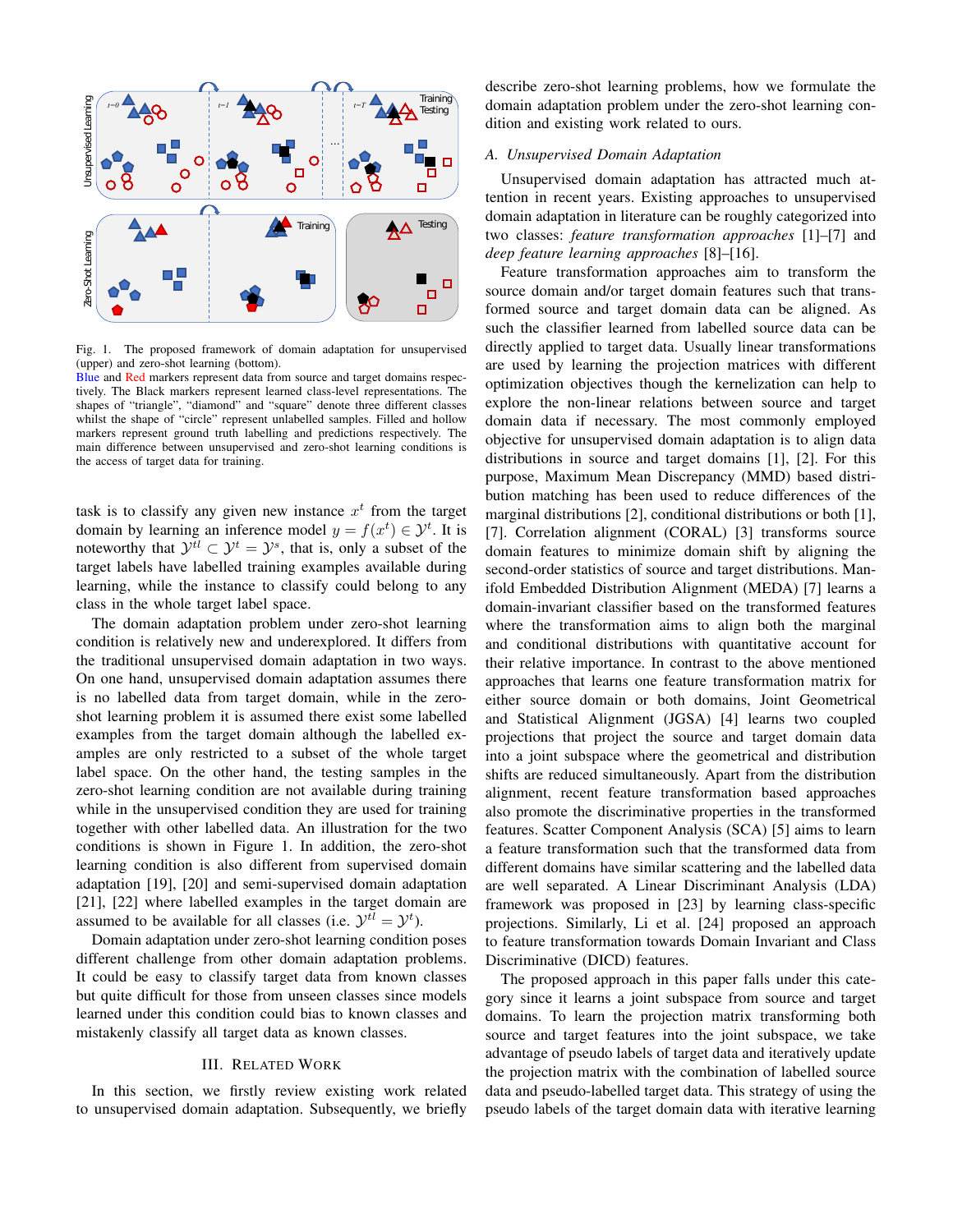has been employed in many approaches [1], [2], [4], [7]. In contrast to the iterative learning in the existing approaches which use all the pseudo-labelled target data, we select a part of target data which have been labelled with relatively higher confidence whilst ignore the ones with lower confidence in each iteration (see Section IV-D).

Deep feature learning approaches to domain adaptation were inspired by the success of deep Convolutional Neural Networks (CNN) in visual recognition [25]. Attempts have been made to take advantage of the powerful representation learning capability of CNN combined with a variety of feature learning objectives. Most deep feature learning approaches aim to learn domain-invariant features from raw image data in source and target domains in an end-to-end framework. Specifically, the objectives of feature transformation approaches have been incorporated in the deep learning models. To learn the domain-invariant features through a deep CNN, the gradient reversal layer was proposed in [8] and used in other deep feature learning approaches [10], [14], [15] as well. The gradient reversal layer connects the feature extraction layers and the domain classifier layers. During backpropagation, the gradients of this layer multiplies a certain negative constant to ensure the feature distributions over two domains are made similar (as indistinguishable as possible for the domain classifier). Deep Adaptation Networks (DAN) [9] and Residual Transfer Network (RTN) [11] aim to learn transferable features from two domains by matching the domain distributions of multiple hidden layer features based on MMD. Deep CORAL [26] integrates the idea of CORAL [3] into a deep CNN framework to learn features with favoured properties (i.e. aligned correlations over source and target distributions for multiple layer activations). These approaches only consider the alignment of marginal distributions and cannot ensure the separability of target data. Deep Reconstruction Classification Network (DRCN) [27] trains a feature learning model using labelled source data and unlabelled target data in the supervised and unsupervised learning manners respectively. More recently, the prevalent Generative Adversarial Network (GAN) loss has been employed in Adversarial Discriminative Domain Adaption (ADDA) [28] with promising results.

Though deep learning based approaches are able to train the models in an end-to-end way, their performance on benchmark datasets has not outperformed the feature transformation based approaches especially when the deep features are used for feature transformation itself.

#### *B. Zero-Shot Learning*

Zero-shot learning (ZSL) aims to recognize novel classes by transferring knowledge learned from known classes to unseen classes [17]. ZSL has attracted much attention since it provides a promising solution to the sparse labelling issues in real world applications. In traditional zero-shot visual recognition tasks, the source domain data are usually of a different modality such as human-defined class attributes and large corpus hence it suffers from the semantic gap between visual and semantic representations [17]. Since the domain adaptation problem under the zero-shot learning condition formulated in Section II assumes both source and target data are from visual domain, the semantic gap issue suffered in traditional zero-shot learning tasks can be alleviated though the domain shift still exists. Traditional ZSL approaches can only tackle the class-level semantic representations (e.g., attributes and word vectors) even the source domain data come with multiple labelled examples [29]. As a result, most existing ZSL methods are not ready to be directly applied in our proposed problem.

Domain adaptation under the zero-shot learning condition has been investigated in [30] and [19]. However, this work only focused on the conventional zero-shot learning [31] where the test instances are restricted to be only from unseen classes. Our work aims to address the generalized zero-shot learning problem [31] which arises from a more realistic situation where test instances can belong to any class (i.e. either known or unseen classes).

### IV. METHOD

The proposed method aims to learn a subspace from the domain and target features so that the transformed features in the subspace are domain-invariant and well-separated. We have many options for this purpose including linear discriminant analysis (LDA) and supervised locality preserving projection (SLPP). According to [17], SLPP has favourable properties that data structures can be preserved after projection hence avoiding overfitting to the training data. It is therefore appropriate for the problems where test data and training data have different distributions. For unsupervised domain adaptation, there is no labelling information available for target domain data. To address this issue, we use pseudo labels generated by a classifier (e.g. nearest neighbour). To avoid the wrongly labelled target instances undermining the subspace learning process by propagating the errors to the next iteration, we propose a Confidence-Aware Pseudo Label Selection (CAPLS) scheme. For the zero-shot learning condition, we use the labelled source data and labelled target data to learn the subspace and project both source and target data into the subspace in which the out-of-sample classification can be done using nearest neighbour (to the learned class-level representations). In the following subsections, we describe each component in detail.

#### *A. Data Preprocessing*

As the first step of our approach, l2 normalization is applied to all data as follows:

$$
\hat{x} = x/||x||_2.
$$
 (1)

The use of  $l2$  normalization results in the data points distributed on the surface of a hyper-sphere which will help to align data from different domains [17]. Our experimental results in this study also provide empirical evidence that sample normalization is beneficial to better performance. Besides, feature normalization (e.g., Z-score normalization) might be needed depending on the features used, which, however, is not a must for deep features employed in our experiments.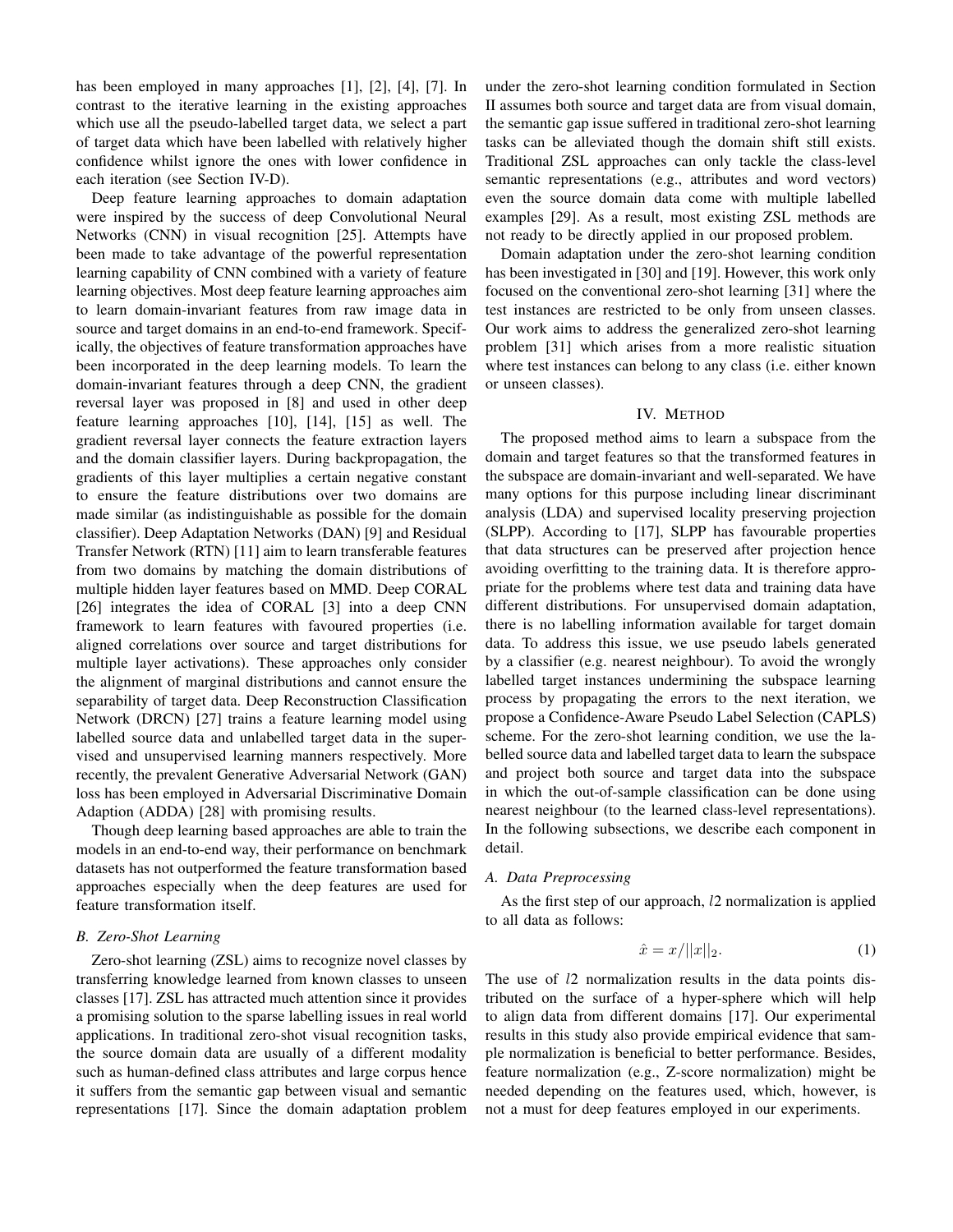# *B. Joint Subspace Learning*

We aim to learn a subspace to which the source and target domain data can be projected by a projection matrix and the projected data are domain-invariant and well-separated. To this end, the supervised locality preserving projection [17] is employed. We denote the projection matrix as  $P \in \mathbb{R}^{d \times d^s}$ , where  $d$  is the dimensionality of the subspace and  $d^s$  is assumed to be equal to  $d^t$  in the following presentation for convenience without loss of generality.

In SLPP, the following cost function is employed to learn the projection matrix  $P$ :

$$
L(P; W, X^l) = \sum_{i,j} ||P^T x_i - P^T x_j||_2^2 W_{ij}
$$
 (2)

where  $x_i$  is the *i*-th column of the labelled data matrix  $X^l$ which is a collection of labelled data in both source and target domains and each column vector represents an instance. The similarity matrix  $W$  is defined as follows:

$$
W_{ij} = \begin{cases} 1, & y_i = y_j, \\ 0, & otherwise \end{cases} \tag{3}
$$

That is,  $W_{ij}$  is set to 1 when  $x_i$  and  $x_j$  have the same label regardless of which domain they are from, otherwise the value is set 0. This is different from the original SLPP in [17] where the distances between samples are considered to construct the similarity matrix  $W$ . Here we ignore the within-class sample distances since we aim to align the source and domain data in the learned subspace. It has been proved empirically that Eq.(3) is sufficient to capture the intrinsic data structures to learn a domain-invariant yet discriminative subspace by minimizing the cost function defined in Eq.(2).

Minimizing the cost function in Eq.(2) enables the instances of the same class stay close to each other in the learned subspace no matter whether they are from the same domain or different domains. Following the treatment in [17], [18], the objective can be rewritten in the following form:

$$
\max_{P} \frac{Tr(P^T X^l D X^{l^T} P)}{Tr(P^T (X^l L X^{l^T} + I)P)}
$$
(4)

where  $L = D - W$  is the laplacian matrix, D is a diagonal matrix with  $D_{ii} = \sum_j W_{ij}$  and the regularization term  $Tr(P^T P)$ is added for penalizing extreme values in the projection matrix P.

The problem defined in Eq.(4) is equivalent to the following generalized eigenvalue problem:

$$
X^{l}DX^{l^{T}}p = \lambda (X^{l}LX^{l^{T}} + I)p,
$$
\n(5)

solving the generalized eigenvalue problem gives the optimal solution  $P = [p_1, ..., p_d]$  where  $p_1, ..., p_d$  are the eigenvectors corresponding to the largest  $d$  eigenvalues.

### *C. Recognition in Subspace*

Once the joint subspace is learned, we can project data from either source or target domain into the subspace by:

$$
z_i = P^T x_i \tag{6}
$$

Algorithm 1 Domain Adaptation Under Zero-Shot Learning condition

- **Input:** The labelled source data  $\mathcal{D}^s = \{(x_i^s, y_i^s)\}, i =$  $1, 2, ..., n^s$  and labelled target data  $\mathcal{D}^{tl} = \{(x_i^{tl}, y_i^{tl})\}, i =$  $1, 2, \ldots, n^{tl}$ , dimensionality of subspace d, test instance from target domain  $x^t$ .
- **Output:** The projection matrix P and predicted label  $\hat{y}^t$ .
- 1: Do data pre-processing using Eq.(1);
- 2: Learn the joint subspace (projection matrix  $P$ ) using  $Eq.(5);$
- 3: Predict the label  $\hat{y}^t$  for test instance  $x^t$  using Eq.(9).

where  $z_i$  is the projection of  $x_i$  in the subspace.

To facilitate the separability of data projected into the subspace, we follow [17] and apply the centralization (i.e. mean subtraction) and *l*2 normalization to all the projections:

$$
z \leftarrow z - \bar{z}, \tag{7}
$$

$$
z \leftarrow z / ||z||_2,\tag{8}
$$

where  $\bar{z}$  is the mean of all the projected training data (i.e., all the source and target data for unsupervised domain adaptation condition; source data and labelled target data for zero-shot learning condition).

Given any instance  $x^t$  from the target domain, we now predict its corresponding label  $y^t$ . We firstly project the instance from target domain into the subspace by Eq.(6) and then apply the centralization and normalization by Eq.(7) and Eq.(8). The label of a target instance is then predicted with:

$$
\hat{y}^t = \underset{y}{\text{arg min}} \, ||z^t - \bar{z}_y||_2, y \in \mathcal{Y}^t,\tag{9}
$$

where

$$
\bar{z}_y = \frac{\sum_i z_i^s \delta(y, y_i^s) + \sum_j z_j^{lt} \delta(y, y_j^{lt})}{\sum_i \delta(y, y_i^s) + \sum_j \delta(y, y_j^{lt})} \tag{10}
$$

is the mean vector of the projected source data whose labels are y,  $\delta(y, y_i) = 1$  if  $y = y_i$  and 0 otherwise. Note that the class means  $\bar{z}_y$  are calculated using only labelled source data for unsupervised domain adaptation and labelled target data are also used for zero-shot learning problem. Following [17], we apply l2 normalization to  $\bar{z}_y$  before using them in Eq.(9).

To this point, it is straightforward to apply the proposed approach to the zero-shot learning condition and the algorithm is summarized in Algorithm 1. For unsupervised domain adaptation, however, we only have labelled data from source domain and labelled target data are needed for domain alignment. To this end, we use pseudo-labelled target instances and the iterative learning strategy described in the following subsection.

#### *D. Unsupervised Domain Adaptation Using CAPLS*

Our domain adaptation framework based on joint subspace learning (c.f. Section IV-B) require labelled data from both source and target domain for domain alignment. However, for unsupervised domain adaptation problem, we do not have any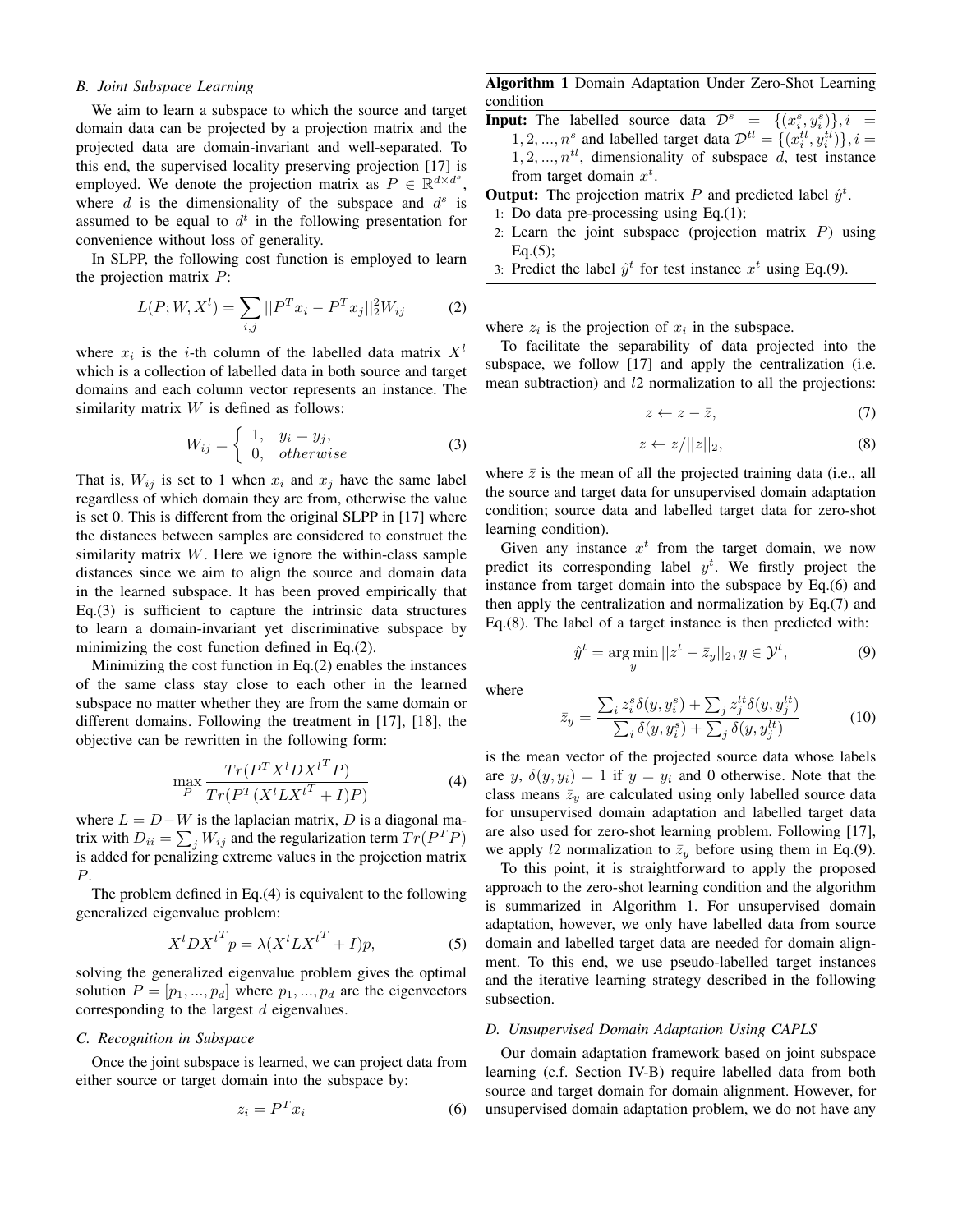labelled target data. To address issue, as mentioned above, we use pseudo labelled target for domain-invariant subspace learning. Specifically, we learn a projection matrix  $P_0$  using only labelled source data and get the pseudo labels of all the target data using Eq.(9). Once the target data are labelled, we combine the pseudo-labelled target data with the labelled source data and relearn the projection matrix P. This process is repeated for multiple times, as a result, the learned subspace becomes more domain-invariant and discriminative until convergence.

One drawback of the iterative learning strategy used in most exiting approaches is that the classification errors in the early iterations will be propagated to the later iterations thus leading the algorithm to a sub-optimal solution. To alleviate this issue, we propose a confidence-aware pseudo label selection scheme. Instead of using all the pseudo-labelled target data, we select a portion of them with high confidence to combine with labelled source data for the next iteration learning.

Specifically, we transform the distance from a given test instance z to the *i*-th class representation  $\overline{z}_i$  (i.e.  $d_i = ||z - z||$  $\overline{z}_i||_2$  in Eq.(9) into probability  $p_i$  using the following softmax function:

$$
q_i = \frac{e^{-d_i}}{\sum_{i=1}^{|\mathcal{Y}^s|} e^{-d_i}} \tag{11}
$$

where  $|\mathcal{Y}^s|$  is the number of labels of the source data (also that of the target data).  $q_i$  denotes the probability that the given test instance belongs to the  $i$ -th class.

Now we use  $Q \in \mathbb{R}^{n^t \times |\mathcal{Y}^s|}$  to collectively denote the predicted probability matrix of all the target data and  $Q_{ij}$ denotes the probability of  $i$ -th target instance belong to  $j$ -th class. For each class, there is no doubt that the target instances labelled as this class with higher probabilities are more likely correctly labelled, hence they should be selected to participate the next-iteration learning. As a result, in  $t$ -th iteration, we select top  $t/T$  percent pseudo-labelled target instances for each class as trustable ones for the next-iteration learning, where  $T$  is the total number of iteration. It is noteworthy that the selection is class-wise so that there exist pseudo-labelled target data selected for each class. The complete unsupervised domain adaptation approach using CAPLS is summarized in Algorithm 2 whose time complexity is  $\mathcal{O}(n^3T)$ .

### V. EXPERIMENT

In this section, we describe our experiments on three commonly used domain adaptation datasets (i.e. Office+Caltech, Office31 and Office-Home) under unsupervised and zero-shot learning conditions. The experimental results are presented and compared with those of state-of-the-art domain adaptation approaches.

# *A. Dataset*

Office+Caltech dataset is one of the most commonly used datasets for unsupervised domain adaptation released by Gong et al. [34]. The dataset consists of four domains: Amazon (images downloaded from online merchants), Webcam (lowresolution images by a web camera), DSLR (high-resolution

# Algorithm 2 Unsupervised Domain Adaptation Using CAPLS

- **Input:** The labelled source data  $\mathcal{D}^s = \{(x_i^s, y_i^s)\}, i =$ 1, 2, ...,  $n^s$  and unlabelled target data  $\mathcal{D}^t = \{(x_i^t), i =$  $1, 2, \ldots, n^t$ , dimensionality of subspace d, number of iteration T.
- **Output:** The projection matrix P and predicted label  $\{\hat{y}^t\}$ .
- 1: Initialize  $t = 0$ ;
- 2: Do data pre-processing using Eq.(1);
- 3: Learn the projection  $P_0$  using only  $\mathcal{D}^s$ ;
- 4: Assign pseudo labels for all target data using Eq.(9);
- 5: while  $t < T$  do
- 6:  $t \leftarrow t + 1$ ;
- 7: Select top  $t/T$  percent trustable pseudo-labelled target data for each class;
- 8: Learn  $P_t$  using  $\mathcal{D}^s$  and selected pseudo-labelled target data;
- 9: Update pseudo labels for all target data using Eq.(9).

10: end while

images by a digital SLR camera) and Caltech-256. 10 common classes from all four domains are used: backpack, bike, calculator, headphone, computer-keyboard, laptop-101, computermonitor, computer-mouse, coffee-mug, and video-projector. There are 2533 images in total with 8 to 151 images per domain. The Decaf6 [35] features (activations of the 6*th* fully connected layer of a convolutional neural network trained on ImageNet) are used in our experiments for a direct comparison with others.

Office31 dataset [30] is also a benchmark dataset commonly used for evaluating different domain adaptation approaches. The dataset consists of three domains: Amazon, Webcam and DSLR. There are 31 common classes for all three domains containing 4,110 images in total. ResNet50 [36] has been commonly used to extract features or as the backbone of deep models in literature, hence we use ResNet50 features in our experiments for this dataset.

Office-Home dataset [37] is another dataset recently released for evaluation of domain adaptation algorithms. It consists of four different domains: Artistic images, Clipart, Product images and Real-World images. There are 65 object classes in each domain with a total number of 15,588 images. Again, we extracted ResNet50 features in our experiments for fair comparisons with others.

## *B. Experiments on Unsupervised Domain Adaptation*

To evaluate the effectiveness of our proposed approach on unsupervised domain adaptation, we conduct comparative experiments on all three datasets. Following the standard protocols [7], [34], we exhaustively select two different domains from one dataset as the source domain and target domain respectively, which allow us to have 12, 6 and 12 combinations for Office+Caltech, Office31 and Office-Home datasets respectively. We compare the performance of our approaches with those of typical state-of-the-art methods including both feature transformation and deep feature learning approaches.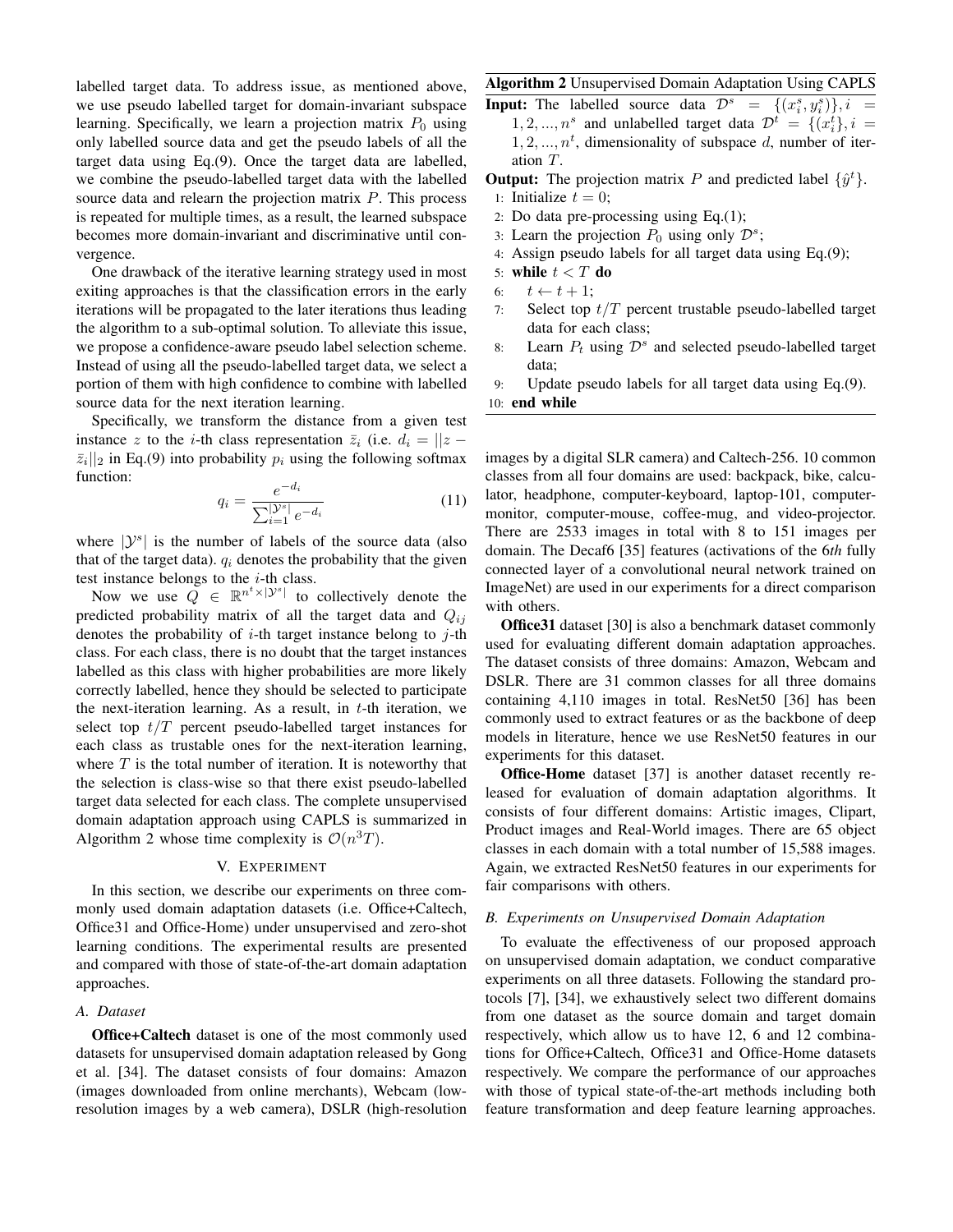CLASSIFICATION ACCURACY (%) ON OFFICE-CALTECH DATASET FOR UNSUPERVISED DOMAIN ADAPTATION. THE FEATURE TRANSFORMATION APPROACHES USE DECAF6 FEATURES. COLUMNS DISPLAY RESULTS OF SOURCE  $\rightarrow$  TARGET PAIRS.

| Method          | $C\rightarrow A$ | $C \rightarrow W$ | $C\rightarrow D$ | $A \rightarrow C$ | $A \rightarrow W$ | $A\rightarrow D$ | $W \rightarrow C$ | $W \rightarrow A$ | $W \rightarrow D$ | $D \rightarrow C$ | $D\rightarrow A$ | $D \rightarrow W$ | Average |
|-----------------|------------------|-------------------|------------------|-------------------|-------------------|------------------|-------------------|-------------------|-------------------|-------------------|------------------|-------------------|---------|
| DCORAL [26]     | 92.4             | 91.1              | 91.4             | 84.7              |                   | ٠                | 79.3              |                   | ۰                 | 82.8              |                  |                   |         |
| <b>DDC</b> [32] | 91.9             | 85.4              | 88.8             | 85.0              | 86.1              | 89.0             | 78.0              | 84.9              | 100.0             | 81.1              | 89.5             | 98.2              | 88.2    |
| <b>DAN</b> [9]  | 92.0             | 90.6              | 89.3             | 84.1              | 91.8              | 91.7             | 81.2              | 92.1              | 100.0             | 80.3              | 90.0             | 98.5              | 90.1    |
| CORAL [6]       | 92.0             | 80.0              | 84.7             | 83.2              | 74.6              | 84.1             | 75.5              | 81.2              | 100.0             | 76.8              | 85.5             | 99.3              | 84.7    |
| <b>SCA [5]</b>  | 89.5             | 85.4              | 87.9             | 78.8              | 75.9              | 85.4             | 74.8              | 86.1              | 100.0             | 78.1              | 90.0             | 98.6              | 85.9    |
| $JDA$ [1]       | 89.6             | 85.1              | 89.8             | 83.6              | 78.3              | 80.3             | 84.8              | 90.3              | 100.0             | 85.5              | 91.7             | 99.7              | 88.2    |
| JGSA [4]        | 91.4             | 86.8              | 93.6             | 84.9              | 81.0              | 88.5             | 85.0              | 90.7              | 100.0             | 86.2              | 92.0             | 99.7              | 90.0    |
| MEDA [7]        | 93.4             | 95.6              | 91.1             | 87.4              | 88.1              | 88.1             | 93.2              | 99.4              | 99.4              | 87.5              | 93.2             | 97.6              | 92.8    |
| <b>SLPP</b>     | 91.3             | 73.6              | 86.6             | 82.6              | 72.2              | 82.8             | 71.8              | 79.5              | 100.0             | 79.2              | 88.5             | 99.3              | 84.0    |
| CAPLS(LDA)      | 91.1             | 85.4              | 94.9             | 83.5              | 86.4              | 90.4             | 87.7              | 92.5              | 100.0             | 87.8              | 92.4             | 99.7              | 91.0    |
| CAPLS(Ours)     | 90.8             | 85.4              | 95.5             | 86.1              | 87.1              | 94.9             | 88.2              | 92.3              | 100.0             | 88.8              | 93.0             | 100.0             | 91.8    |

#### TABLE II

CLASSIFICATION ACCURACY (%) ON OFFICE31 DATASET FOR UNSUPERVISED DOMAIN ADAPTATION. THE FEATURE TRANSFORMATION APPROACHES USE RESNET50 FEATURES AND DEEP MODELS USE RESNET50 AS BACKBONES. RESULTS ARE FROM THE ORIGINAL PAPER EXCEPT THE ONES LABELLED WITH  $*$  FOR WHICH WE REPORT THE RESULTS FROM THE SUPPLEMENTARY MATERIAL OF [7].

| Method              | $A \rightarrow W$ | $D \rightarrow W$ | W→D   | $A \rightarrow D$ | $D \rightarrow A$ | $W \rightarrow A$ | Average |
|---------------------|-------------------|-------------------|-------|-------------------|-------------------|-------------------|---------|
| $DAN^*$ [9]         | 80.5              | 97.1              | 99.6  | 78.6              | 63.6              | 62.8              | 80.4    |
| <b>JDDA</b> [13]    | 82.6              | 95.2              | 99.7  | 79.8              | 57.4              | 66.7              | 80.2    |
| <b>RTN</b> [11]     | 84.5              | 96.8              | 99.4  | 77.5              | 66.2              | 64.8              | 81.6    |
| <b>MADA</b> [14]    | 90.0              | 97.4              | 99.6  | 87.8              | 70.3              | 66.4              | 85.2    |
| GTA [33]            | 89.5              | 97.9              | 99.8  | 87.7              | 72.8              | 71.4              | 86.5    |
| $ICAN$ [15]         | 92.5              | 98.8              | 100.0 | 90.1              | 72.1              | 69.9              | 87.2    |
| <b>CDAN-M [16]</b>  | 93.1              | 98.6              | 100.0 | 92.9              | 71.0              | 69.3              | 87.5    |
| MEDA <sub>[7]</sub> | 86.2              | 97.2              | 99.4  | 85.3              | 72.4              | 74.0              | 85.7    |
| SLPP                | 77.9              | 97.4              | 99.2  | 80.1              | 68.4              | 66.2              | 81.5    |
| CAPLS(LDA)          | 77.0              | 99.1              | 99.8  | 77.9              | 61.8              | 60.8              | 79.4    |
| CAPLS(Ours)         | 90.6              | 98.6              | 99.6  | 88.6              | 75.4              | 76.3              | 88.2    |



Fig. 2. The effect of different values of  $d$  (left) and  $T$ (right).

We follow [7] and use per-image accuracy as the evaluation metric in all our experiments.

In addition, we also report the performance of some baseline methods to evaluate how different components of our approach contribute to the final performance. To evaluate the contribution of the CAPLS strategy, we remove it from our approach and report the performance of the baseline method dubbed SLPP. To compare the performance of different subspace learning algorithms, we replace the SLPP with LDA and report the performance of this baseline which is named as CAPLS(LDA).

Our approach consists of two hyper-parameters: the dimensionality of subspace  $d$  and the number of iterations  $T$ . We conduct an experiment to investigate how our approach

is sensitive to these two hyper-parameters. Firstly, we fix  $T = 20$  and set  $d = \{16, 32, 64, 128, 256, 512\}$  respectively and get results presented in Figure 2 (left). It is obvious that when  $d$  is greater than 64, we can achieve stable accuracy for all three datasets. Secondly, we set  $d = 128$  and  $T =$  $\{5, 10, 15, 20, 25, 30\}$  respectively and get results shown in Figure 2 (right), which indicates our approach is not sensitive to the number of iterations  $T$ . As a result, we set fixed values as  $d = 128$  and  $T = 20$  across all the experiments in this section.

Table I shows the results of comparative experiments on Office+Caltech dataset under the unsupervised domain adaptation condition. For a fair comparison, the results of all methods are based on Decaf6 features. By comparing our approach with two baseline methods, i.e., SLPP and CAPLS(LDA), we can see that both the SLPP based joint subspace learning and the confidence-aware pseudo label selection scheme play important roles in achieving good performance for unsupervised domain adaptation. We compare our approach with three deep learning based methods (i.e. DCORAL [26], DDC [32] and DAN [9], GTA [33]). Our approach achieves better accuracy than the deep feature learning models in most tasks and a better average accuracy of 91.8%. When compared with other feature transformation approaches, our approach ranks the second in terms of the average accuracy over 12 tasks with slightly worse performance than MEDA [7] which is a combination of manifold feature learning and dynamic distribution alignment techniques.

Table II shows the results of comparative experiments on Office31 dataset under the unsupervised domain adaptation condition. For a fair comparison, all the feature transformation approaches use ResNet50 features and all the deep learning methods use ResNet50 as their backbones. Our proposed approach achieves best performance of 88.2% in terms of the average accuracy over 6 tasks, outperforming seven state-ofthe-art deep feature learning methods (i.e., DAN [26], JDDA [13], RTN [11], MADA [14], iCAN [15] and CDAN-M [16]) and the competitive feature transformation approach MEDA [7]. The comparison with two baseline methods also indicate the effectiveness of SLPP as the subspace learning algorithm and the necessity of CAPLS for unsupervised domain adapta-

#### TABLE I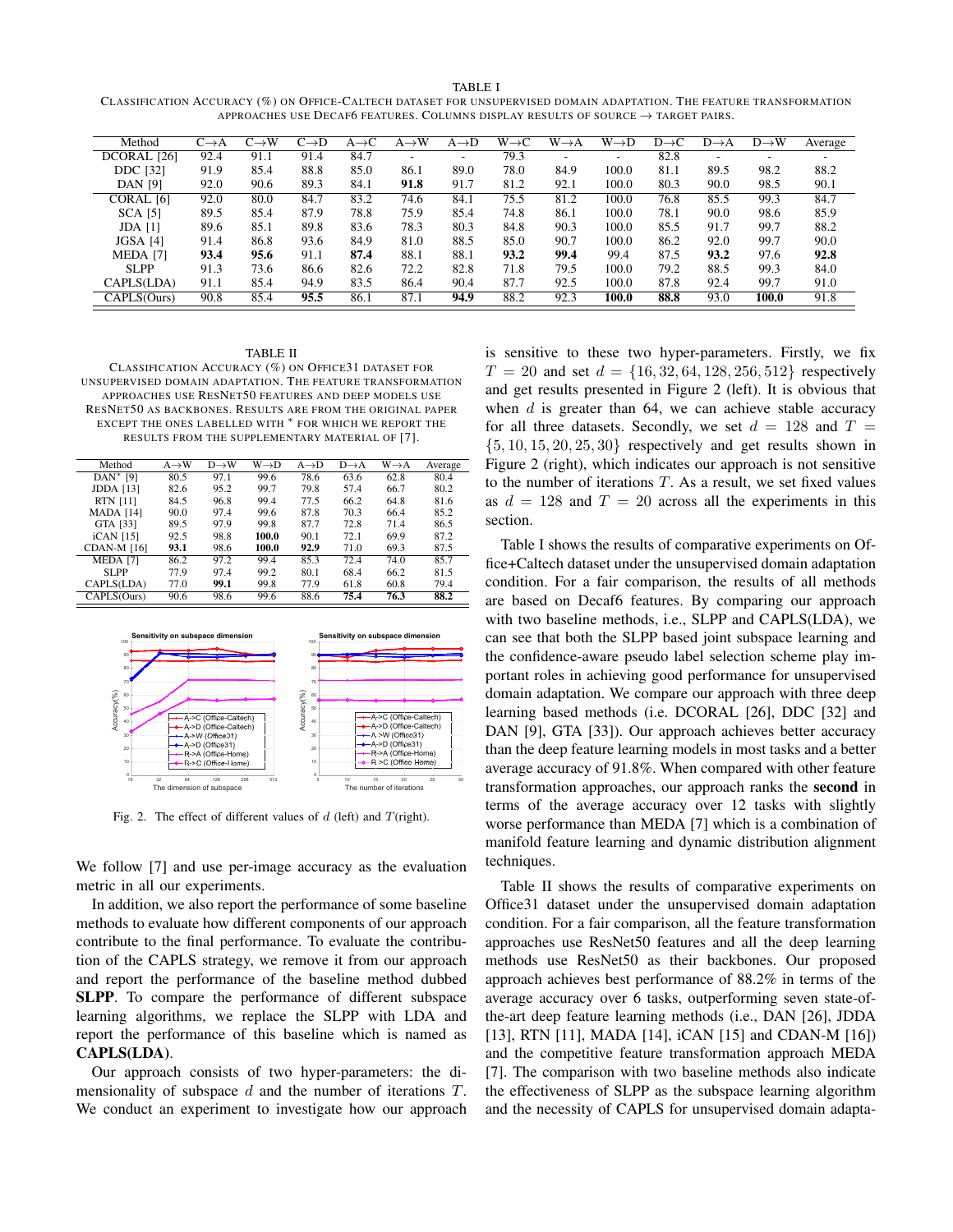TABLE III

CLASSIFICATION ACCURACY (%) ON OFFICE-HOME DATASET FOR UNSUPERVISED DOMAIN ADAPTATION. THE FEATURE TRANSFORMATION APPROACHES USE RESNET50 FEATURES AND DEEP MODELS USE RESNET50 AS BACKBONES. RESULTS ARE FROM THE ORIGINAL PAPER EXCEPT THE ONES LABELLED WITH \* FOR WHICH WE REPORT THE RESULTS FROM THE SUPPLEMENTARY MATERIAL OF [7].

| Method              | $A \rightarrow C$ | $\rightarrow P$ | ∖→R  | $C{\rightarrow}A$ | $C{\rightarrow}P$ | $C\rightarrow R$ | $P \rightarrow A$ | $P \rightarrow C$ | $P \rightarrow R$ | $R \rightarrow A$ | $R \rightarrow C$ | $R \rightarrow P$ | Average |
|---------------------|-------------------|-----------------|------|-------------------|-------------------|------------------|-------------------|-------------------|-------------------|-------------------|-------------------|-------------------|---------|
| $DAN^*$ [9]         | 43.6              | 57.0            | 67.9 | 45.8              | 56.5              | 60.4             | 44.0              | 43.6              | 67.7              | 63.1              | 51.5              | 74.3              | 56.3    |
| $JAN^*$ [12]        | 45.9              | 61.2            | 68.9 | 50.4              | 59.7              | 61.0             | 45.8              | 43.4              | 70.3              | 63.9              | 52.4              | 76.8              | 58.3    |
| $CDAN-M^*$ [16]     | 50.6              | 65.9            | 73.4 | 55.7              | 62.7              | 64.2             | 51.8              | 49.1              | 74.5              | 68.2              | 56.9              | 80.7              | 62.8    |
| MEDA <sub>[7]</sub> | 54.6              | 75.2            | 77.0 | 56.5              | 72.8              | 72.3             | 59.0              | 51.9              | 78.2              | 67.7              | 57.2              | 81.8              | 67.0    |
| SLPP                | 49.3              | 70.5            | 74.9 | 55.7              | 68.9              | 69.7             | 57.2              | 47.3              | 75.4              | 67.5              | 53.0              | 80.5              | 64.2    |
| CAPLS(LDA)          | 47.1              | 72.8            | 77.6 | 57.3              | 76.5              | 78.0             | 55.8              | 47.7              | 81.7              | 65.9              | 52.6              | 84.5              | 66.5    |
| CAPLS(Ours)         | 56.2              | 78.3            | 80.2 | 66.0              | 75.4              | 78.4             | 66.4              | 53.2              | 81.1              | 71.6              | 56.1              | 84.3              | 70.6    |

TABLE IV CLASSIFICATION ACCURACY (%) ON OFFICE-HOME DATASET FOR ZERO-SHOT LEARNING CONDITION. WE REPORT THE MEAN ACCURACY OVER 5 RANDOM KNOWN/UNSEEN CLASS SPLITS AND STANDARD ERRORS OF THE MEAN.

| Method       |                | $R \rightarrow A$ |                |                                  | $R \rightarrow C$ |                                  | $R \rightarrow P$ |                                  |                |  |
|--------------|----------------|-------------------|----------------|----------------------------------|-------------------|----------------------------------|-------------------|----------------------------------|----------------|--|
|              | Known          | Unseen            | н              | Known                            | Unseen            | н                                | Known             | Unseen                           | Н              |  |
| 1NN          | $64.7 \pm 0.7$ | $52.3 \pm 0.7$    | $57.8 \pm 0.2$ | $71.6 \pm 0.4$                   | $32.5 \pm 0.7$    | $44.7 \pm 0.7$                   | $87.0 \pm 0.6$    | $67.5 \pm 1.0$                   | $76.0 \pm 0.5$ |  |
| <b>SVM</b>   | $72.1 \pm 0.3$ | $58.4 \pm 0.4$    | $64.5 \pm 0.3$ | $66.6 \pm 0.3$                   | $37.7 \pm 1.2$    | $48.1 \pm 1.0$                   | $88.4 \pm 0.3$    | $71.8 \pm 1.5$                   | $79.2 \pm 0.8$ |  |
| <b>LDA</b>   | $68.9 + 0.4$   | $60.7 \pm 0.7$    | $64.5 \pm 0.4$ | $71.5 \pm 0.6$                   | $42.6 \pm 0.7$    | $53.3 \pm 0.5$                   | $88.9 \pm 0.3$    | $78.0 \pm 0.4$                   | $83.1 \pm 0.2$ |  |
| MR [38]      | $68.2 \pm 0.9$ | $2.1 \pm 0.3$     | $4.0 \pm 0.6$  | $71.9 \pm 1.0$                   | $2.3 \pm 0.4$     | $4.5 \pm 0.8$                    | $88.1 \pm 0.4$    | $3.7 \pm 0.7$                    | $7.0 \pm 1.3$  |  |
| BiDiLEL [17] | $73.9 \pm 1.1$ | $9.0 \pm 1.2$     | $15.9 \pm 1.8$ | $\textbf{74.3} \pm \textbf{0.8}$ | $8.3 \pm 0.6$     | $14.9 \pm 1.0$                   | $89.4\pm0.3$      | $14.0 \pm 1.4$                   | $24.2 \pm 2.0$ |  |
| Ours         | $72.2 \pm 0.7$ | $64.6 \pm 0.9$    | $68.2\pm0.5$   | $73.8 \pm 0.9$                   | $46.5 \pm 1.0$    | $\textbf{57.0} \pm \textbf{0.7}$ | $89.3 \pm 0.2$    | $\textbf{78.6} \pm \textbf{0.5}$ | $83.6 \pm 0.2$ |  |

tion.

Table III displays the results of comparative experiments on Office-Home dataset. Since this is a relatively new dataset, there are very few results reported on it. We lend the results from the supplementary material of [7]. Again ResNet50 is used for feature extraction or backbone networks to generate comparable results from different approaches. We can see that our proposed approach outperforms others significantly with the average accuracy of 70.6%. In addition, the two baseline methods have worse results than our full model which consistently validate the effectiveness of our framework on three datasets.

# *C. Experiments on Zero-Shot Learning*

To evaluate the proposed framework under a zero-shot learning condition, we conduct experiments on Office-Home dataset which consists of a sufficient number (65) of classes for ZSL. The source and target domain features are extracted by ResNet50 pre-trained on ImageNet. To simulate a ZSL scenario, we randomly select 35 classes as known classes for which there are labelled target data during subspace learning and the rest 30 classes are "unseen" for which no target data are available for learning. In our experiments, the "RealWorld" domain serves as source domain whilst "Art", "Clipart" and "Product" domains serve as target domain respectively. The reason is "RealWorld" domain data are usually easier to collect than other three domains in realistic applications. As a result, we have three tasks:  $R \rightarrow A$ ,  $R \rightarrow C$  and  $R \rightarrow P$ . In each task, all source domain ("RealWorld") data are used for training. In addition, half of the target data in each class are reserved for testing and the other half for training only if they belong to known classes.

We use fixed training/test data split for target domain data and randomly generate 5 known/unseen class splits for a thor-

ough evaluation<sup>1</sup>. Considering the unbalanced number of test images in different classes, we use per-class mean accuracy for evaluation in this experiment. Following the common way in evaluating generalized zero-shot learning algorithms [31], we report the mean accuracy on known classes  $Acc^{known}$  and unseen classes  $Acc^{unseen}$  respectively as well as their harmonic mean  $H = 2*Acc^{known}*Acc^{unseen}/(Acc^{known}+Acc^{unseen}).$ 

We compare our approach with two baseline methods: 1 Nearest Neighbour (1NN) and Support Vector Machine (SVM). All source domain data and labelled target domain data are combined for training without considering any domain alignment in these two baseline methods. We also compare with state-of-the-art zero-shot learning algorithms. As mentioned in Section II, traditional zero-shot learning algorithms can only handle class-level representations in the source domain. To adapt them to our problem, we calculate class-level source domain representations by averaging the source domain samples belonging to the same class. After this adaptation, we apply two zero-shot learning algorithms, i.e., bidirectional latent embedding learning (BiDiLEL) [17] and manifold regularized ridge regression (MR) [38] to our problem for the comparison. We also replace the SLPP with LDA in our framework to validate the importance of preserving data structure when learning subspace of favourable properties.

Table IV shows the results of comparative experiments on Office-Home dataset under zero-shot learning condition. We can see that the adapted zero-shot learning algorithms fail in this problem with very low classification accuracy in terms of unseen classes though BiDiLEL achieves best accuracy on known classes. As a result, two adapted zero-shot learning algorithms perform much worse than the baseline methods in terms of the harmonic mean  $H$ . Our proposed framework

<sup>&</sup>lt;sup>1</sup>The data split along with codes will be released upon publication.